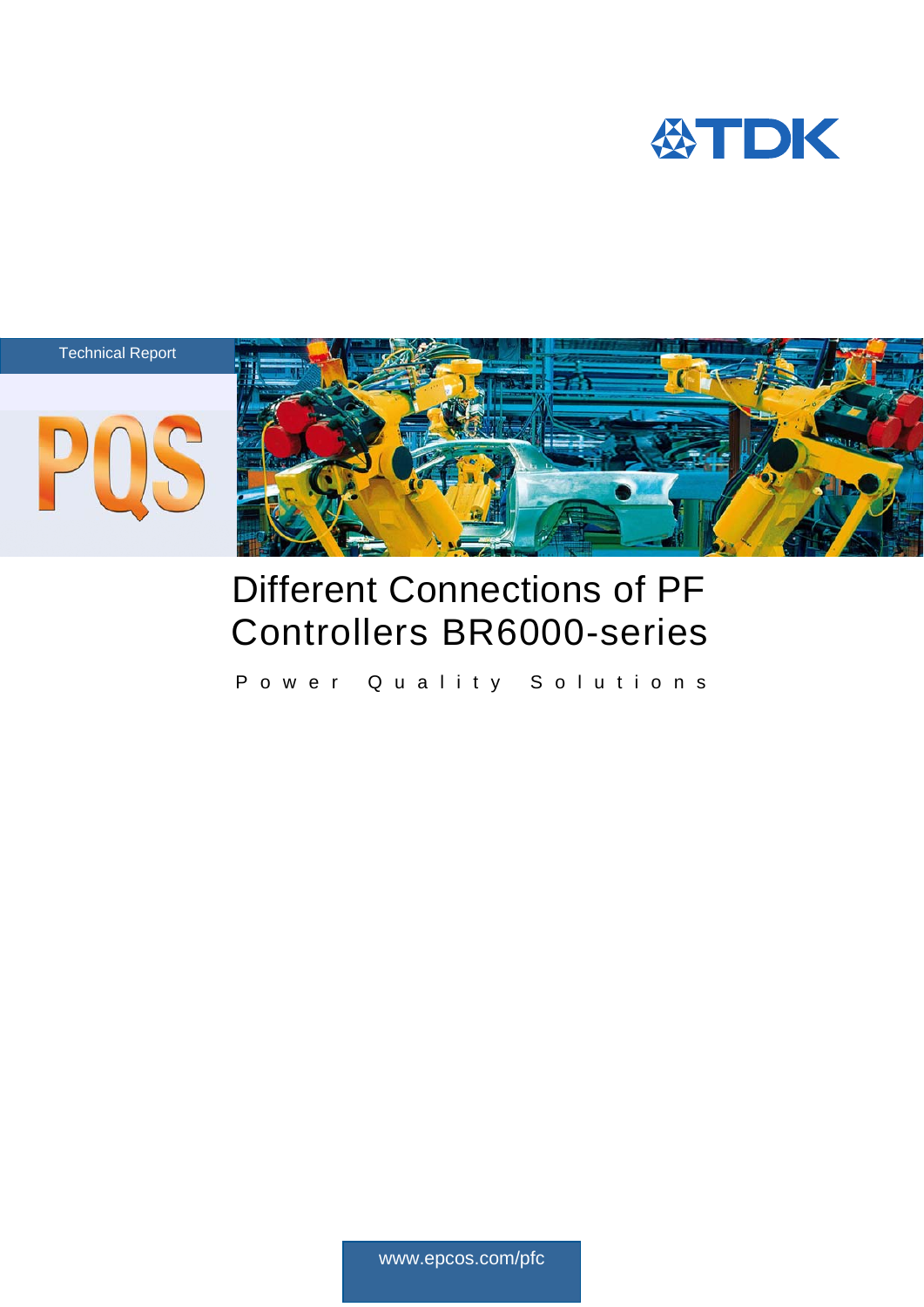Power Factor Correction

# **Different connections of PF controllers BR6000-series V3.0 to V5.0**

In the last years our well proven PF controller series BR6000 was step by step upgraded and has reached version V5.0 meanwhile. With each new version the previous version becomes obsolete. In terms of performance and characteristics, the change only means an enhancement or improvement as a benefit for the user.

Nevertheless, it is important to point out that there are major differences in voltages and phase programming of the different versions (i.e. BR6000 V3.0, V4.0 and V5.0). These differences have to be considered when replacing an old or defective device with the existing version.

## **BR6000-Version 3.0 (discontinued)**

## *Measuring voltage input 30 - 300 V*

In the menu "Programming", the parameter 8 "Measuring Voltage" refers to the voltage "on the measuring input" (L-N grid voltage).

#### *Default connection: Current: L1, Voltage: L1-N*

If connected differently, set in the "Expert Mode", parameter 12 "PHASE U/I" the respective phase-shift angle.

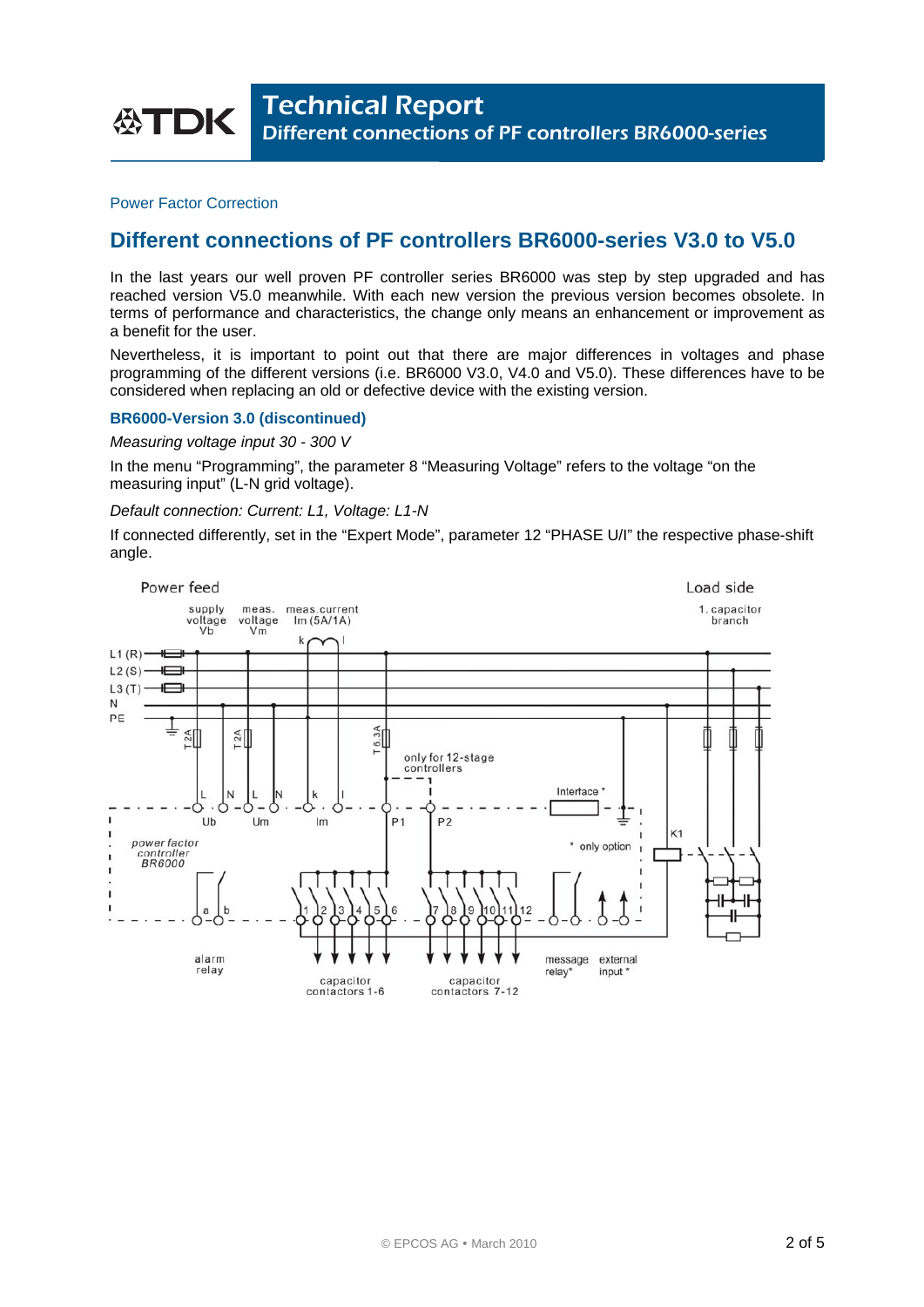# **BR6000-Version 4.0 (discontinued)**

## *Measuring voltage input 30 – 300 V*

In the menu "Programming" the parameter 8 "Measuring Voltage" refers to the voltage "on the measuring input" (L-N grid voltage).

#### *Default connection: Current: L1, Voltage: L1-N*

If connected differently set in the "Expert Mode 1":

- the parameter 12 "PHASE I" to the phase from which the current is taken,
- the parameter 13 "PHASE V" to the phase from which the voltage is taken.

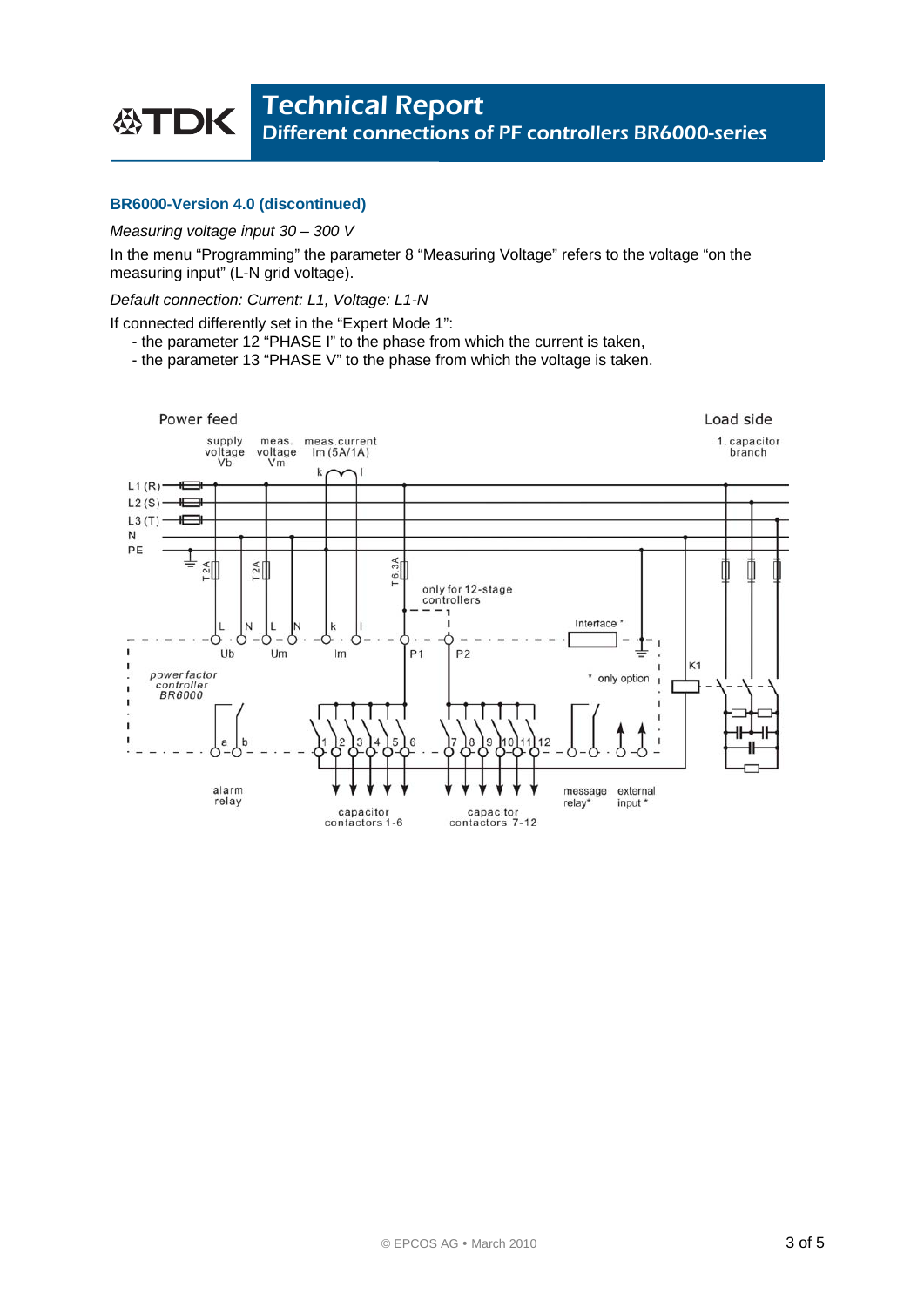## **BR6000-Version 5.0**

## *Measuring voltage input 30 – 525 V*

In the menu "Programming" the parameter 8 "Measuring Voltage" refers to the voltage "on the measuring inputs" This can be L-N or L-L (see example 1 and 2).

*Default connection: Current: L1, Voltage: L1-N – example 1* 

If connected differently set in the "Expert Mode 1":

- the parameter 12 "PHASE I" to the phase from which the current is taken,
- the parameter 13 "PHASE V" to the phase from which the voltage is taken.

#### Example 1